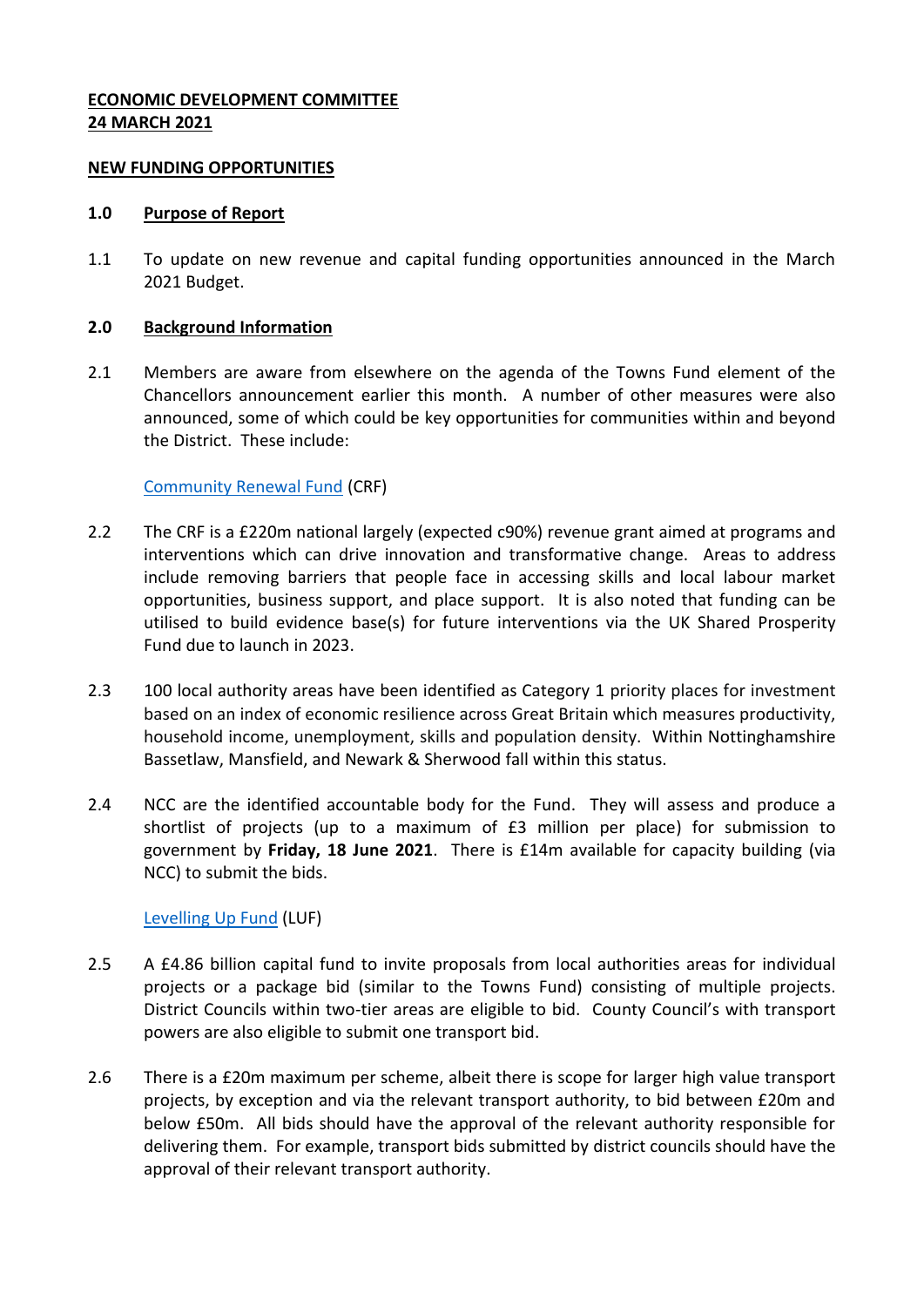- 2.7 The number of bids that a local authority can make will relate to the number of MPs in their area. Accordingly, local authorities can submit one bid for every MP whose constituency lies wholly or partly within their boundary.
- 2.8 Funds are eligible to support a range of interventions, covering for round one: 1) smaller transport projects; 2) town centre and high street regeneration; or 3) cultural and heritage assets.
- 2.9 Round one bids must be submitted by **Friday, 18 June 2021**. It is expected that round one proposals will have sufficient maturity such that demonstrable investment or delivery 'on the ground' is capable in the 2021-22 financial year. Funding is expected to be spent by 31 March 2024 (exceptionally, into 2024-25 for larger schemes).
- 2.10 Local authorities can only have one successful bid for each of their allocated number of bids over the lifecycle of the Fund. Local authorities are therefore encouraged to consider whether bids that they wish to submit for the first round of the Fund reflect their local priorities, or if they should wait until later rounds so that they have more time to consider and develop their proposals.

# [Community Ownership Fund](https://www.gov.uk/government/publications/community-ownership-fund/community-ownership-fund) (COF)

- 2.11 A £150m fund to help communities across England, Scotland, Wales and Northern Ireland seek to support local facilities, community assets and amenities most important to them.
- 2.12 Community groups will be able to bid for up to £250,000 matched-funding to help them buy or take over local community assets at risk of being lost, to run as community-owned businesses. The first bidding round for the Community Ownership Fund will open by June 2021, with full bidding prospectus to be published alongside this.

## Next Steps

2.13 The above funds are likely to present significant opportunities for our communities and require co-development with Members, residents, businesses, and other local authorities. Officers will continue to digest the opportunities, with further updates being provided to relevant Committees.

## **3.0 Equalities Implications**

3.1 None at this time. Any detailed funding bid would be required to consider such implications.

## **4.0 Financial Implications**

4.1 None at the time of print. Further updates to follow.

## **5.0 Community Plan – Alignment to Objectives**

5.1 The funding streams detailed above are likely to offer opportunities across all Community Plan objectives. Further updates will be provided as any bid(s) are developed.